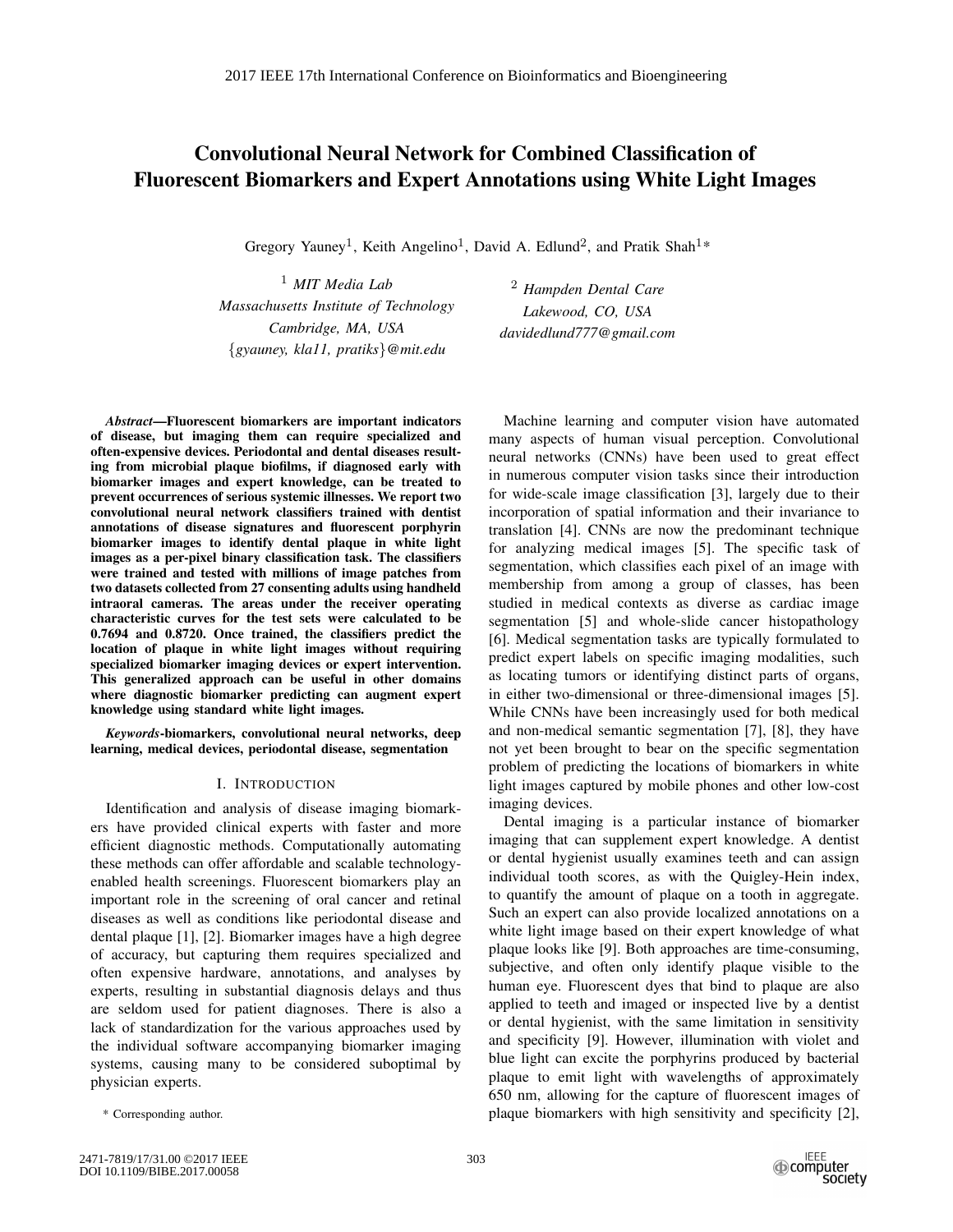

Figure 1: General labeling and classification pipelines. (a) The process to construct union labels from human experts and a biomarker imaging device for every pixel in a white light image. (b) The convolutional neural network architecture for both classifiers that learns a distribution of union labels over white light image patches. It takes as input a  $21\times21$  pixel white light image patch and outputs a probability between 0 and 1 that the patch's center pixel would be labeled as plaque. This is run for every patch in an input image to determine a probability of plaque for each pixel. Conv.: convolutional layer. Max pool: maximum pooling layer.

[10], [11]. A recent publication from our group reported the construction and clinical validation of a low-cost and opensource porphyrin imaging device and an associated imaging processing algorithm [2]. Commercial intraoral cameras equipped with light-emitting diodes are available to capture porphyrin signatures and are considered highly sensitive, but they lack accurate, clinically-validated image processing algorithms and also do not identify non-fluorescent plaque identified by human experts [11].

In this report, we take up the task of automated and device-independent prediction of porphyrin and plaque signatures from standard white light intraoral images of teeth. Datasets of white light and corresponding fluorescent images showing porphyrin and plaque signatures on teeth were captured using a commercial intraoral camera, ACTEON Soprocare (ACTEON North America, Mount Laurel, New Jersey, USA), referred to as the commercial device (CD), and our own clinically-validated research device (RD). Expert raters also labeled plaque signatures using the white light images captured by both devices. Fig. 1 shows our general approach for labeling and classification. Our fully-trained and validated CNNs, after learning from both fluorescent biomarker images as well as expert labels, accept standard white light intraoral images as inputs and predict the location of plaque pixels with high sensitivity and specificity without requiring device or expert intervention.

## II. RELATED WORK

# *A. Plaque segmentation in images*

Image processing algorithms have been previously devised by others to segment dental plaque in white light images but were not comprehensive because plaque is not always easily detectable in a white light image alone. Kang *et al.* segmented plaque in white light images by separately using (A) fuzzy c-means clustering with an objective function accounting for spatial proximity [12] and (B) cellular neural networks to interactively choose a threshold for histogram thresholding [13]. Both approaches produced good qualitative results, but relied on plaque having non-fluorescent pigmentation distinct from tooth surfaces and did not capture fluorescent signatures associated with biomarkers or expert annotations.

Segmentation algorithms have found more success with fluorescent biomarker images, where the plaque is often a distinct color, allowing for increased sensitivity and specificity with image processing techniques like color histogram thresholding [2], [9], [14], intensity thresholding [15], and superpixel graph-cut [16]. Segmentation of each type of image alone is limited, even in the ideal scenario of perfect segmentation, to the signatures of plaque captured by an imaging modality and also lack expert annotations.

# *B. Convolutional neural networks*

A CNN is a type of artificial neural network; it is a sequence of linear and non-linear functions applied to input data in which the linear functions, in the layers closest to the input data, take the form of convolutions instead of arbitrary linear transformations. Convolutional layers are each usually followed by maximum pooling layers, finally followed by fully-connected layers and a softmax function. The output of a CNN is most often interpreted as a probability distribution over possible classes. CNNs are made to learn a distribution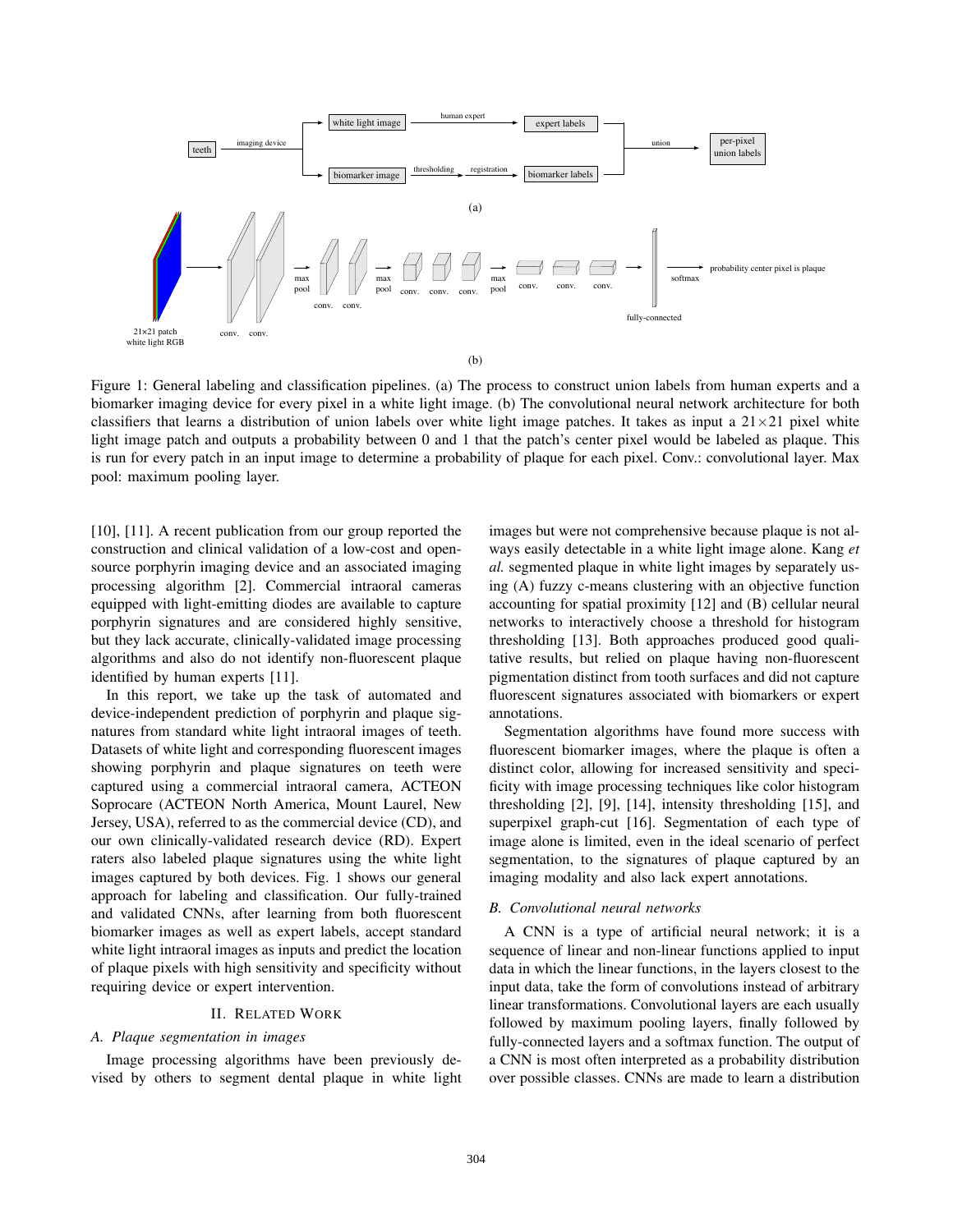

Figure 2: Representative images and labels from the collected datasets. Label images in columns (ii), (iv), and (v) in both subfigures show plaque as white and non-plaque as black. (a) Representative sets of images from the research device dataset. Each row shows images corresponding to one white light image across all grids. Columns, from left to right: (i) white light image, (ii) localized expert annotations for the white light image, (iii) fluorescent biomarker device image of the same location with porphyrins shown in red, (iv) labels extracted from the biomarker image by thresholding and registering to align with the white light image, and (v) the union label created from combining plaque in the expert label and the biomarker label. (b) Representative sets of images from the commercial device dataset. Plaque in (iii) is shown in yellow.

over training data with stochastic gradient descent, with gradient calculation by backpropagation. Convolution allows for sparse weights and maximum pooling for translation invariance [4]. Network architectures, fixed configurations of layers with corresponding parameters, are often reused for multiple tasks once they have been proven to classify accurately. The architecture called VGG, a deep network with uniformly small receptive fields, learns very hierarchical features and is frequently used for object detection [17].

For the task of segmentation, both patch-based classifiers, which take into account a small neighborhood around each pixel, and full-image classifiers have been used to classify all pixels in an image [5]. Fully convolutional networks (FCNs), which use only convolutional and maximum pooling layers to produce a per-pixel heatmap rather than a single distribution over categories, have been increasing in popularity for medical image segmentation since they were initially used for semantic segmentation [5], [7].

# III. TECHNICAL APPROACH

We model the white light segmentation problem as a per-pixel binary classification implemented with a patchbased CNN. Two such CNNs were trained on the white light RGB intensities of porphyrin plaque pixels identified by two different fluorescent biomarker imaging devices and the regions annotated by experts on corresponding white light images. The specialized biomarker imaging devices were incorporated during the training phase of the algorithm while only a white light image was used for classification. The performance of the algorithm was evaluated using two different fluorescent biomarker imaging devices which differ by capturing unique signatures associated with newer (CD) and older and more mature plaque (CD and RD) in differing types of plaque images. Fig. 1 shows the full label extraction and classification pipelines. Fig. 2 shows representative sets of images in the collected datasets.

#### *A. Classifier model*

We hypothesize that plaque's presence on part of a tooth can be deduced from the information contained in the immediate neighborhood. Hence, the CNN architecture takes as input an  $n \times n$  white light image patch and outputs a prediction of whether the patch's center pixel corresponds to plaque or not. We propose using this local patch-based method for classifying plaque because plaque's free-form shape makes bounding boxes a poor model of plaque presence; a per-pixel annotation is required. Training on patches rather than full images additionally allows for much more training data from fewer images.

The network architecture is a truncated version of VGG, as one of our goals was to use the smallest possible model with a great enough capacity to learn the training distribution [17]. We experimentally determined the minimum depth that did not result in underfitting on the training set, which is up to and including the thirteenth layer of the VGG16 architecture, followed by a smaller fully-connected layer of 256 nodes and the final softmax function. The CNNs were trained using adaptive stochastic gradient descent with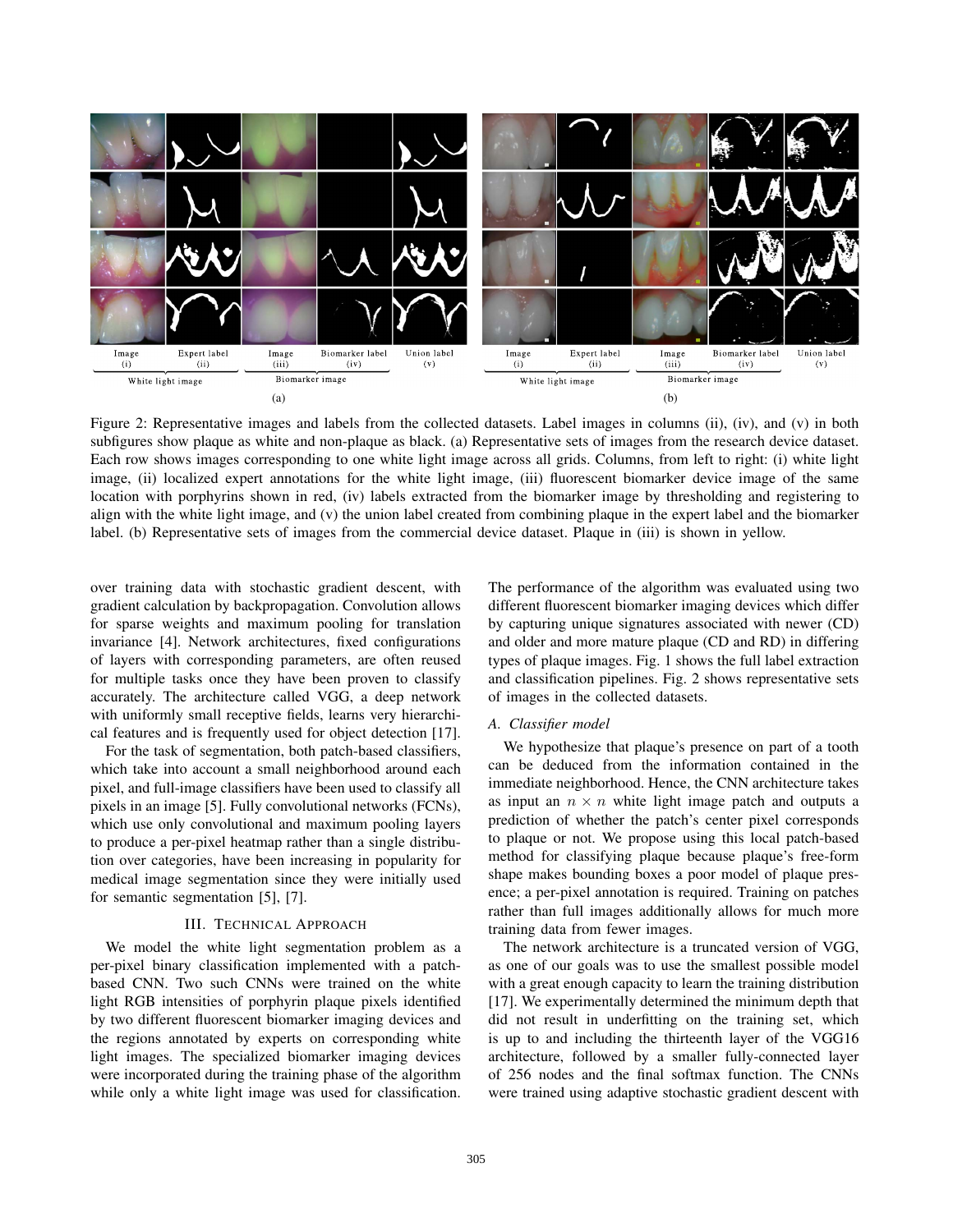momentum. The loss function captures the softmax crossentropy in classification of all patches in the current minibatch. Gradients are calculated by backpropagation. To help prevent overfitting to the training data, we trained with a dropout probability of 0.5 [18].

There is a trade-off between patch size and the amount of different images required; larger patches contain more contextual information around the center pixel but can therefore each capture less of the variation than a smaller patch would, thereby requiring more training patches. That is, the space of variation is larger for larger patches. After initial optimization experiments, a patch size of  $21 \times 21$  pixels was chosen. Both classifiers were implemented in TensorFlow [19], and training was performed on an NVIDIA Corporation GM200 GeForce GTX TITAN X. Training hyperparameters were determined through grid search: mini-batch size of 100, learning rate of  $1 \times 10^{-6}$ , 3 epochs.

#### *B. Human subjects datasets*

The Massachusetts Institute of Technology's Committee on Humans as Experimental Subjects reviewed and approved protocol 1603518893. The CD is an intraoral probe that illuminates plaque with both 450 nm and white light, and then digitally embellishes the color of newly-formed plaqueaffected areas in hues of yellow and orange [11]. The RD captures porphyrin signatures associated with mature plaque biofilms formed by anaerobic bacteria via filtered light images; details of the RD are available in the prior work [2]. The RD is also capable of capturing white light images.

27 adult subjects consented to imaging of incisors and canines. Each subject was imaged sequentially in (1) CD white light mode, (2) CD plaque mode, (3) RD white light mode, and (4) RD plaque mode. In total, 47 pairs of images were captured with the CD, and 49 pairs were captured with the RD. Illumination conditions were kept as constant as possible across subjects in each dataset.

# *C. Annotations: biomarkers and experts*

Datasets from the CD and RD comprise white light images and corresponding fluorescent biomarker images. To ensure that the white light and biomarker images aligned with each other, we used a well-established image registration technique: a perspective transformation that minimizes the mean-squared error between the intensities of the images was applied to the biomarker images [20]. Binary pixellevel classifications of plaque and not-plaque were extracted by histogram thresholding the fluorescent biomarker images using empirically-determined thresholds for each dataset [2]. The devices are not guaranteed to capture all plaque in an image due to the absence of pophyrins in some plaque. Expert dental professionals independently annotated regions showing plaque on the white light images of teeth captured by both devices.

We then constructed union labels to represent the full extent of plaque detected by both the experts and fluorescent biomarker imaging, as shown in Fig. 1a. We believe this is a clinically valid approach because both expert labels and binary images capture independently verified signatures of plaque that are not-entirely mutually inclusive. A small percentage of the per-pixel plaque labels in each union label image were detected by both the expert and device, indicating distinct roles for each labeling method. These final pixel-level annotations contained in the union are the labels used to train and test the classifiers. Fig. 2 shows representative sets of images from both datasets.

## *D. Training data and test data*

The pixel dimensions of the RD images were  $512 \times 384$ while those of the CD images were  $640 \times 480$ . Accounting for the margins, each type of image is represented by 183,393 or 290,625  $21 \times 21$  patches, respectively. A random sample of half the patches in each training image were used for training to limit overfitting on extremely similar patches, while all patches in test images were used for testing. Patches from a single image were not split among the train and test sets.

Each image was assigned to one of three groups based on the amount of plaque in the union label: low plaque, medium plaque, high plaque. We randomly assigned 70% of images from each group to the training set and the remaining 30% to the test set to ensure that the plaque quantity distribution of the training and test sets were roughly the same. Training only on images with high plaque and testing on images with low plaque, for example, would likely produce many false positives. For the CD dataset, 4, 687, 980 patches from 33 images were used for training and 3, 977, 694 patches from 14 images were used for testing. For the RD dataset, 3, 209, 360 patches from 35 images were used for training and 2, 750, 895 patches from 14 images were used for testing. Images were normalized in the RGB colorspace, and white light images in the RD dataset all received the same color balancing to account for variation in illumination. Each feature in the training set was standardized to have a zero mean and unit variance, and the transformations with the same parameters were applied to each feature in the test set.

The distribution of classes in the test data was skewed towards non-plaque by a ratio of approximately 9:1. Oversampling the plaque examples forced the training set to have an equal number of plaque and non-plaque examples [4]. While this negatively impacted precision and recall compared to training with a skew approximating that of the test data, it prevented the classifiers from simply learning the prior skew [21]. This was partially accounted for when calculating test accuracies by choosing a final threshold that minimized errors while weighting false positives more than false negatives.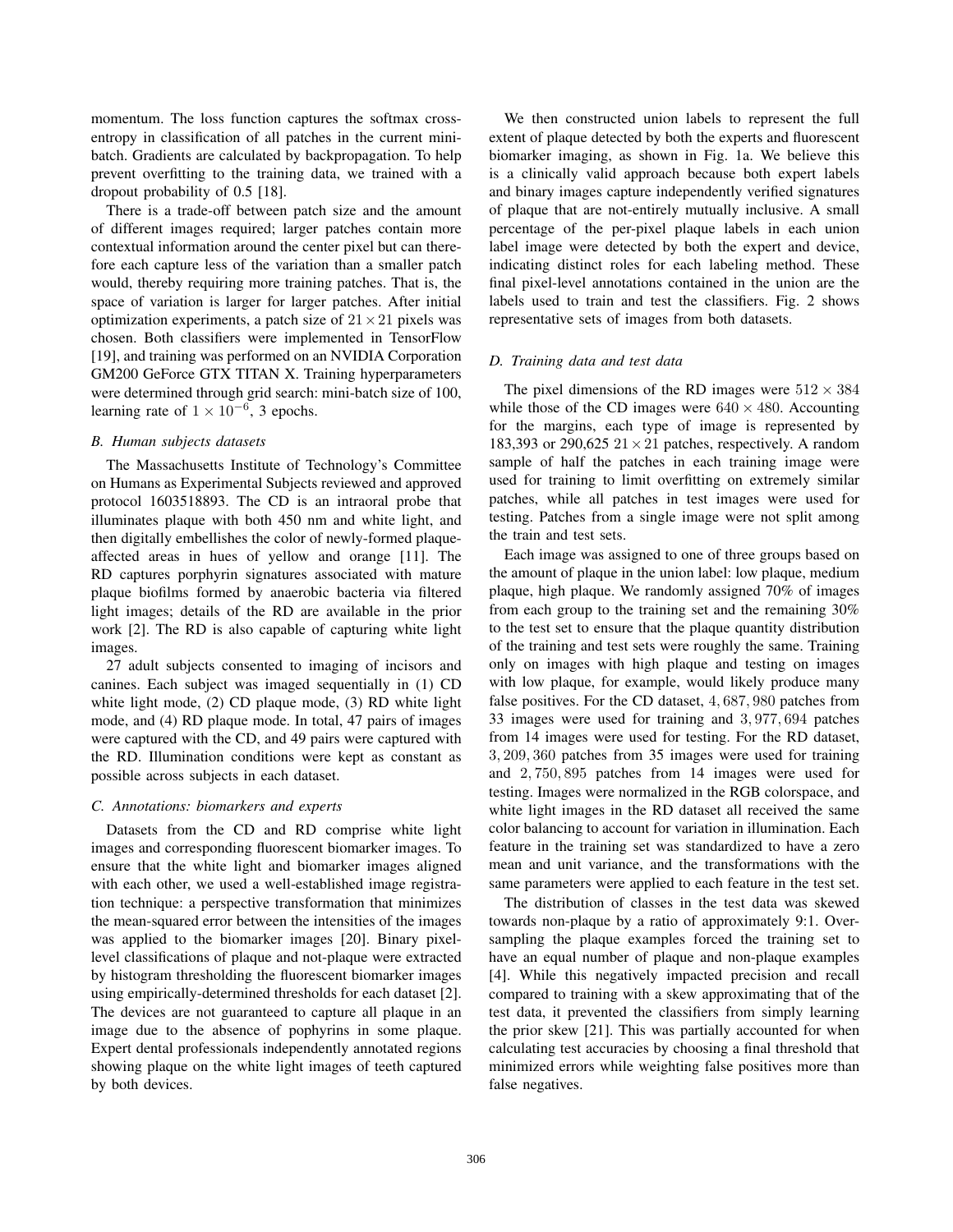

Figure 3: Threshold-averaged receiver operating characteristic (ROC) and precision-recall curves for both test sets. Random chance is shown as a dashed black line in all graphs. Error bars show 95% confidence intervals. (a) ROC curve for research device (RD) test set. Area under the curve (AUC) =  $0.7694$ . (b) Precision-recall curve for RD test set. AUC =  $0.2679$  (c) ROC curve for commercial device (CD) test set. AUC = 0.8720. (d) Precision-recall curve for CD test set. AUC = 0.4784

# IV. RESULTS AND DISCUSSION

RD dataset: Fig. 3a shows the receiver operating characteristic curve (ROC) for the test set with an area under the curve (AUC) of 0.7694. Training ROC AUC was 0.8324 (data not shown). Fig. 3b shows the precision-recall curve. Training accuracy and test accuracy were 87.93% and 84.67%, respectively.

CD dataset: Fig. 3c shows the ROC for the test set with an area under the curve of 0.8720. Training ROC AUC was 0.8839 (data not shown). Fig. 3d shows the precision-recall curve. Training accuracy and test accuracy were 80.83% and 87.18%, respectively.

Both classifiers outperform chance, indicating that differences between plaque and non-plaque patches can be learned. Interpreting the ROC AUCs, the RD classifier has a 0.7694 probability of classifying a plaque example as more likely to be plaque than a non-plaque example, and the CD classifier has a probability for the same task of 0.8720. The CD classifier performed better than the RD classifier, especially with regards to the precision-recall curve. We believe this is due to a greater variation in illumination conditions for the white light images in the RD dataset.

The skew in the test sets can make the ROC curve overstate the test set performance. The precision-recall curves show that both classifiers have difficulty maintaining high precision while having high recall, as is expected when test sets are skewed [21]. When the test datasets were artificially made to have an equal number of positive and negative examples, the area under the RD precision-recall curve increased from 0.2679 (Fig. 3b) to 0.7394 (data not shown) and the area under the CD precision-recall curve increased from 0.4784 (Fig. 3d) to 0.8541 (data not shown). The test ROC AUCs remained relatively unchanged at 0.7574 and 0.8719, respectively (data not shown). The higher areas under the precision-recall curves for the balanced test sets indicate that test skew is responsible for the current precision-recall curves. Collecting more test data would not significantly decrease the skew, as it originates from the



Figure 4: Classifications and errors overlaid on input white light images. Left of each pair: classifications overlaid on the input white light image. Right of each pair: Types of errors with respect to union labels overlaid on the input white light image. (a)-(c) Representative images from research device test set. (d)-(f) Representative images from commercial device test set.

general level of plaque in the population.

Fig. 4 shows predictions and the type of errors seen from both classifiers. The classifier did not simply learn to classify margins of teeth. If that had been the case, we would have always expected a substantial number of false positives around the margins of teeth with little plaque, which is not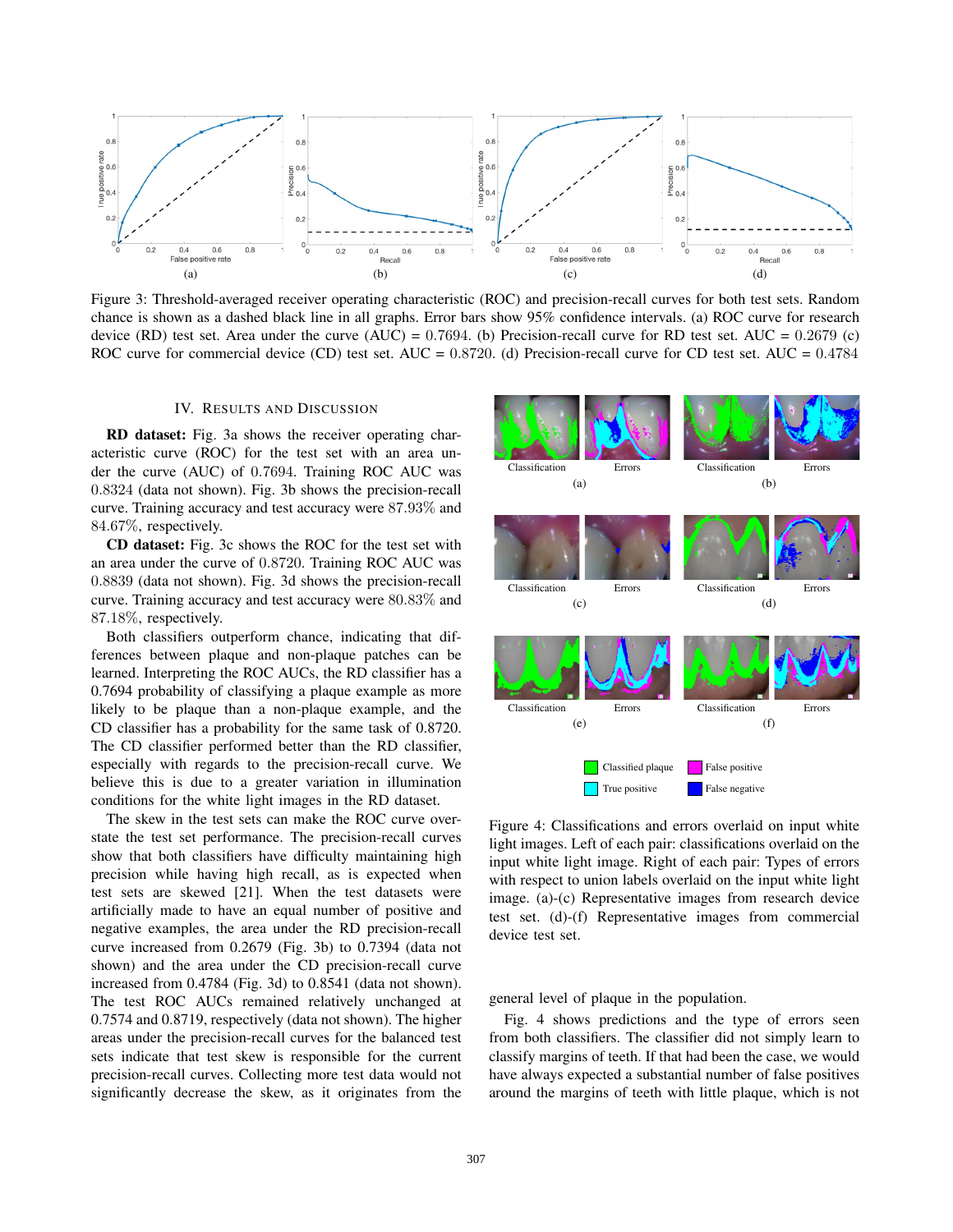|      | Research device dataset |                      |      | Commercial device dataset |                      |  |
|------|-------------------------|----------------------|------|---------------------------|----------------------|--|
|      | $AUC \pm STD$           | Accuracy $\pm$ STD   |      | $AUC \pm STD$             | Accuracy $\pm$ STD   |  |
|      | $0.9822 \pm 0.0025$     | $96.25\% \pm 0.26\%$ |      | $0.9246 \pm 0.0023$       | $89.41\% \pm 0.06\%$ |  |
|      | $0.9633 + 0.0061$       | $93.88\% \pm 0.24\%$ |      | $0.9625 + 0.0018$         | $93.22\% + 0.14\%$   |  |
|      | $0.9621 + 0.0200$       | $94.34\% \pm 0.79\%$ |      | $0.9526 + 0.0013$         | $93.11\% \pm 0.20\%$ |  |
|      | $0.9257 \pm 0.0059$     | $83.97\% \pm 1.60\%$ |      | $0.9028 \pm 0.0041$       | $90.08\% \pm 0.19\%$ |  |
|      | $0.9222 \pm 0.0290$     | $93.40\% \pm 0.95\%$ |      | $0.8929 \pm 0.0048$       | $87.58\% \pm 0.26\%$ |  |
|      | $0.8908 + 0.0130$       | $89.71\% + 0.77\%$   |      | $0.8780 + 0.0011$         | $88.44\% + 0.17\%$   |  |
|      | $0.8224 + 0.0410$       | $87.63\% + 0.72\%$   |      | $0.8690 + 0.0070$         | $88.20\% + 0.16\%$   |  |
|      | $0.8179 \pm 0.0260$     | $82.53\% \pm 1.30\%$ |      | $0.8653 \pm 0.0016$       | $79.61\% \pm 0.13\%$ |  |
|      | $0.8087 + 0.0270$       | $92.46\% + 1.10\%$   |      | $0.8573 + 0.0055$         | $79.89\% \pm 0.30\%$ |  |
|      | $0.7991 \pm 0.0240$     | $87.52\% \pm 0.69\%$ |      | $0.8358 \pm 0.0171$       | $92.83\% \pm 0.58\%$ |  |
|      | $0.6936 + 0.0190$       | $85.93\% + 0.85\%$   |      | $0.8233 + 0.0048$         | $84.89\% + 0.25\%$   |  |
|      | $0.6476 + 0.0350$       | $72.80\% + 0.77\%$   |      | $0.8060 + 0.0011$         | $82.26\% + 0.15\%$   |  |
|      | $0.6238 \pm 0.0088$     | $91.54\% + 6.50\%$   |      | $0.7785 + 0.0054$         | $87.70\% \pm 0.51\%$ |  |
|      | $0.5890 \pm 0.0150$     | $87.63\% \pm 0.88\%$ |      | $0.7100 \pm 0.0025$       | $85.98\% \pm 1.28\%$ |  |
| Mean | $0.8177 + 0.1335$       | $88.54\% \pm 6.11\%$ | Mean | $0.8613 + 0.0683$         | $87.37\% + 4.48\%$   |  |

Table I: Classification results for each image in the test sets. Each row contains area under the receiver operating characteristic curve (AUC) and accuracy for all the patches in one white light image. STD: standard deviation.

the case in Fig. 4c.

Table I splits the test results for both classifiers by image. The classifiers performed much better on some images than others because the plaque in those images more closely resembled the distributions of plaque in the training sets.

The classifiers are limited to predicting the types of plaque they have been conditioned upon in their training sets. More training data that fully captures the variety of plaque formations and illumination conditions will improve accuracy and robustness. Additional training data under various illumination conditions would likely improve performance, especially of the RD classifier. More experiments can be done toward improving the accuracy by increasing the patch size and complicating the neural architecture. Reformulating the patch-based CNN as an FCN may provide a significant decrease in both training and testing time at the expense of requiring more training data.

Because they were trained on the union labels, the classifiers learn more comprehensive signatures of plaque, encompassing both biomarker locations and expert annotations which do not have significant overlap. Comparison with previous plaque segmentation work is difficult due to this enlarged notion of plaque. Patch-based CNNs have been used to to predict expert labels or image-based labels, such as dyes, in specific medical imaging modalities, but they have not, to our knowledge, been trained on union labels.

# V. CONCLUSION

We have shown two classifiers which successfully predict the location of dental plaque in white light dental images to a degree beyond that of chance. Our fully trained and validated CNN, after learning from both fluorescent biomarker images as well as expert labels, accepts standard white light intraoral images as inputs and predicts the location of plaque pixels with high sensitivity and specificity without requiring device or expert intervention. This approach can be extended to

the numerous other conditions that can be detected with fluorescent biomarker imaging, such as oral cancer and early periodontal disease, as well as to non-oral domains where diagnostic biomarker imaging is used to augment expert knowledge.

## ACKNOWLEDGMENTS

The authors would like to thank Otkrist Gupta, Nikhil Naik, Tristan Swedish, and Matthew Tancik.

## **REFERENCES**

- [1] L. J. Lesko and A. J. Atkinson Jr, "Use of biomarkers and surrogate endpoints in drug development and regulatory decision making: criteria, validation, strategies." *Annual Review Of Pharmacology And Toxicology*, vol. 41, pp. 347 – 366, 2001.
- [2] K. Angelino, P. Shah, D. A. Edlund, M. Mohit, and G. Yauney, "Clinical validation and assessment of a modular fluorescent imaging system and algorithm for rapid detection and quantification of dental plaque," 2017, under review.
- [3] A. Krizhevsky, I. Sutskever, and G. E. Hinton, "Imagenet classification with deep convolutional neural networks," in *Advances in neural information processing systems*, 2012, pp. 1097–1105.
- [4] I. Goodfellow, Y. Bengio, and A. Courville, *Deep Learning*. Cambridge MA: MIT Press, 2016.
- [5] G. Litjens, T. Kooi, B. E. Bejnordi, A. A. A. Setio, F. Ciompi, M. Ghafoorian, J. A. van der Laak, B. van Ginneken, and C. I. Sánchez, "A survey on deep learning in medical image analysis," *arXiv preprint arXiv:1702.05747*, 2017.
- [6] L. Hou, D. Samaras, T. M. Kurc, Y. Gao, J. E. Davis, and J. H. Saltz, "Patch-based convolutional neural network for whole slide tissue image classification," in *Proceedings of the IEEE Conference on Computer Vision and Pattern Recognition*, 2016, pp. 2424–2433.
- [7] J. Long, E. Shelhamer, and T. Darrell, "Fully convolutional networks for semantic segmentation," in *Proceedings of the IEEE Conference on Computer Vision and Pattern Recognition*, 2015, pp. 3431–3440.
- [8] S. Ren, K. He, R. Girshick, and J. Sun, "Faster r-cnn: Towards real-time object detection with region proposal networks," in *Advances in neural information processing systems*, 2015, pp. 91–99.
- [9] I. Pretty, W. Edgar, P. Smith, and S. Higham, "Quantification of dental plaque in the research environment," *Journal of dentistry*, vol. 33, no. 3, pp. 193–207, 2005.
- [10] M. H. Van Der Veen, C. M. Volgenant, B. Keijser, M. Jacob Bob, and W. Crielaard, "Dynamics of red fluorescent dental plaque during experimental gingivitisa cohort study," *Journal of dentistry*, vol. 48, pp. 71–76, 2016.
- [11] P. Rechmann, S. W. Liou, B. M. Rechmann, and J. D. Featherstone, "Performance of a light fluorescence device for the detection of microbial plaque and gingival inflammation," *Clinical oral investigations*, vol. 20, no. 1, pp. 151–159, 2016.
- [12] J. Kang and Z. Ji, "Dental plaque quantification using meanshift-based image segmentation," in *Computer Communication Control and Automation (3CA), 2010 International Symposium on*, vol. 1. IEEE, 2010, pp. 470–473.
- [13] J. Kang, L. Min, Q. Luan, X. Li, and J. Liu, "Novel modified fuzzy c-means algorithm with applications," *Digital Signal Processing*, vol. 19, no. 2, pp. 309–319, 2009.